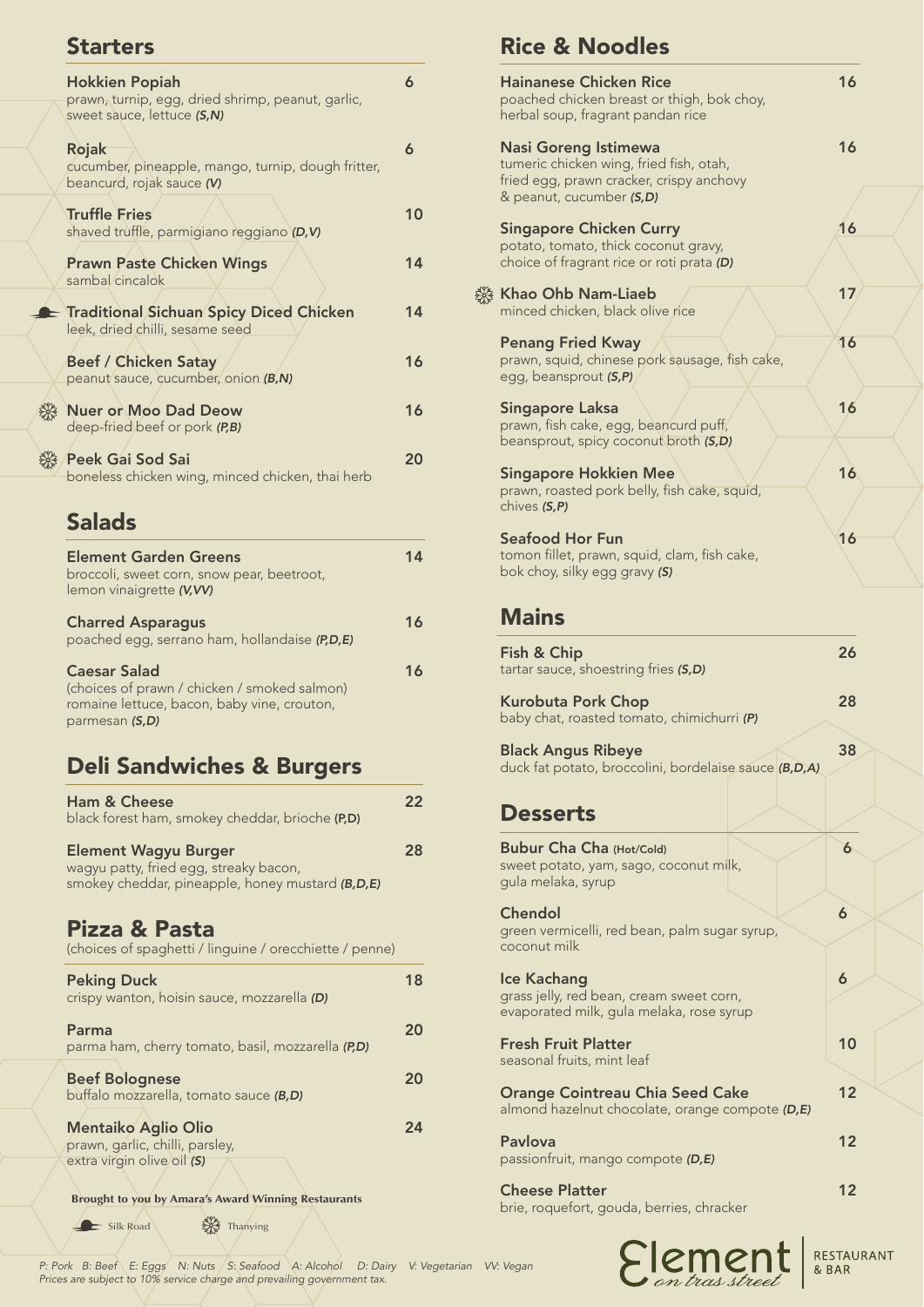| <b>Wines</b>                                                                                              | G  | в   |
|-----------------------------------------------------------------------------------------------------------|----|-----|
| <b>CHAMPAGNE</b><br><b>Veuve Clicquot NV</b><br>France                                                    |    | 160 |
| <b>Nicholas Feuillatte</b><br>France                                                                      |    | 98  |
| <b>PROSECCO</b><br><b>Santa Margherita Prosecco</b><br><b>P Extra Dry</b><br>Veneto, Italy                | 12 | 58  |
| <b>ROSE WINE</b><br><b>Miraval Cotes du Provence Rose</b><br>Provence, France                             | 14 | 78  |
| <b>WHITE WINE</b><br><b>Montes Limited Selection</b><br><b>Sauvignon Blanc</b><br>Colchagua Valley, Chile | 11 | 48  |
| <b>Famille Perrin Luberon Blanc</b><br>Rhone, France                                                      | 12 | 58  |
| <b>Torresella Pinot Grigio</b><br>Veneto, Italy                                                           | 12 | 58  |
| Urban Riesling QBA<br>Mosel, Germany                                                                      | 14 | 68  |
| <b>Mount Pleasant Elizabeth Semillon</b><br>Hunter Valley, Australia                                      |    | 68  |
| <b>Montes Alpha Chardonnay</b><br>Colchagua, Chile                                                        |    | 68  |
| <b>Misha's Vineyard</b><br>Sauvignon Blanc, New Zealand                                                   |    | 78  |
| <b>RED WINE</b>                                                                                           |    |     |
| <b>Montes Limited Selection</b><br><b>Cabernet Carmenere</b><br>Colchagua Valley, Chile                   | 11 | 48  |
| <b>Magnifico Primitivo IGT</b><br>Puglia, Italy                                                           | 12 | 58  |
| Pirramimma Stock Hill Shiraz<br>Mclaren Vale, Australia                                                   | 13 | 68  |
| <b>Lawson Dry Hill Pinot Noir</b><br>Marlborough, New Zealand                                             | 14 | 78  |
| De Bortoli Family Selection<br><b>Cabernet Sauvignon</b><br>Riverina, Australia                           | 12 | 58  |
| Mitolo Jester Cabernet Sauvignon<br>Mclaren Vale, Australia                                               |    | 68  |
| <b>Farina Amarone Classico DOCG</b><br>Veneto, Italy                                                      |    | 130 |
| <b>Beers</b>                                                                                              |    |     |
| <b>DRAUGHT BEER</b>                                                                                       | 12 |     |
| Peroni<br><b>Pilsner Urquell</b><br><b>Grolsch Weizen</b>                                                 |    |     |
| <b>BOTTLED BEER</b>                                                                                       |    | 13  |
| Corona, Heineken                                                                                          |    |     |

Hoegaarden

Asahi Super Dry / Black Kronenbourg 1664 Blanc

Tiger

|    |     | <b>Cocktails - 15</b>                                                  |   |
|----|-----|------------------------------------------------------------------------|---|
| G  | B   | <b>Long Island Tea</b>                                                 |   |
|    | 160 | Vodka, Rum, Gin, Tequila, Triple Sec, Coke                             |   |
|    | 98  | <b>Singapore Sling</b><br>Gin, Cherry Brandy, Bitters, Pineapple Juice |   |
|    |     | Mojito<br>Rum, Mint, Soda                                              |   |
| 12 | 58  | <b>Negroni</b><br>Campari, Vermouth, Gin                               |   |
|    |     | <b>Old Fashioned</b><br>Bourbon, Bitter, Sugar                         |   |
| 14 | 78  | <b>Moscow Mule</b><br>Vodka, Lime Juice, Ginger Beer                   |   |
| 11 | 48  | <b>Espresso Martini</b><br>Vodka, Kahlua, Coffee                       |   |
| 12 | 58  | <b>Campari Spitz</b><br>Prosecco, Soda, Campari                        |   |
| 12 | 58  | <b>Gin Fusions - 18</b>                                                |   |
|    |     | <b>Grapefruit Ginger Gin &amp; Tonic</b>                               |   |
| 14 | 68  | <b>Cucumber Lime Gin &amp; Tonic</b>                                   |   |
|    | 68  | <b>Strawberry Thyme Gin &amp; Tonic</b>                                |   |
|    | 68  | <b>Orange Cinnamon Gin &amp; Tonic</b>                                 |   |
|    | 78  | <b>Mocktails - 8</b>                                                   |   |
|    |     | <b>Virgin Mojito</b><br>Soda, Mint Leave, Raw Sugar, Lime              |   |
| 11 | 48  | <b>Ginger Pink Lemonade</b><br>Cranberry, Syrup, Soda, Ginger          |   |
| 12 | 58  | Gunner<br>Ginger Ale, Ginger Beer, Angostura Bitter                    |   |
| 13 | 68  | <b>Shirley Ginger</b><br>Soda, Grenadine, Ginger Ale                   |   |
| 14 | 78  | <b>Hot Beverages</b>                                                   |   |
| 12 | 58  |                                                                        |   |
|    |     | COFFEE - 6<br><b>Espresso, Long Black, Cappuccino</b><br>Latte, Mocha  |   |
|    | 68  | <b>TEA - 12 / Pot</b>                                                  |   |
|    | 130 | <b>Premium Selection of TWG Tea</b>                                    |   |
|    |     | <b>Cold Beverages</b>                                                  |   |
| 12 |     | <b>STILL &amp; SPARKLING WATER</b><br>Evian - 330ml                    | 6 |
|    |     | Perrier - 330ml                                                        | 6 |
|    |     | Aqua Panna - Still 500ml                                               | 8 |
|    |     | San Pellegrino - 500ml                                                 | 8 |
|    | 13  | <b>FRUIT JUICE</b><br>Green Apple, Honeydew<br>Orange, Watermelon      | 8 |

**SOFT DRINK** 5 Coke, Coke Light, Ginger Ale Soda Water, Sprite, Tonic Water